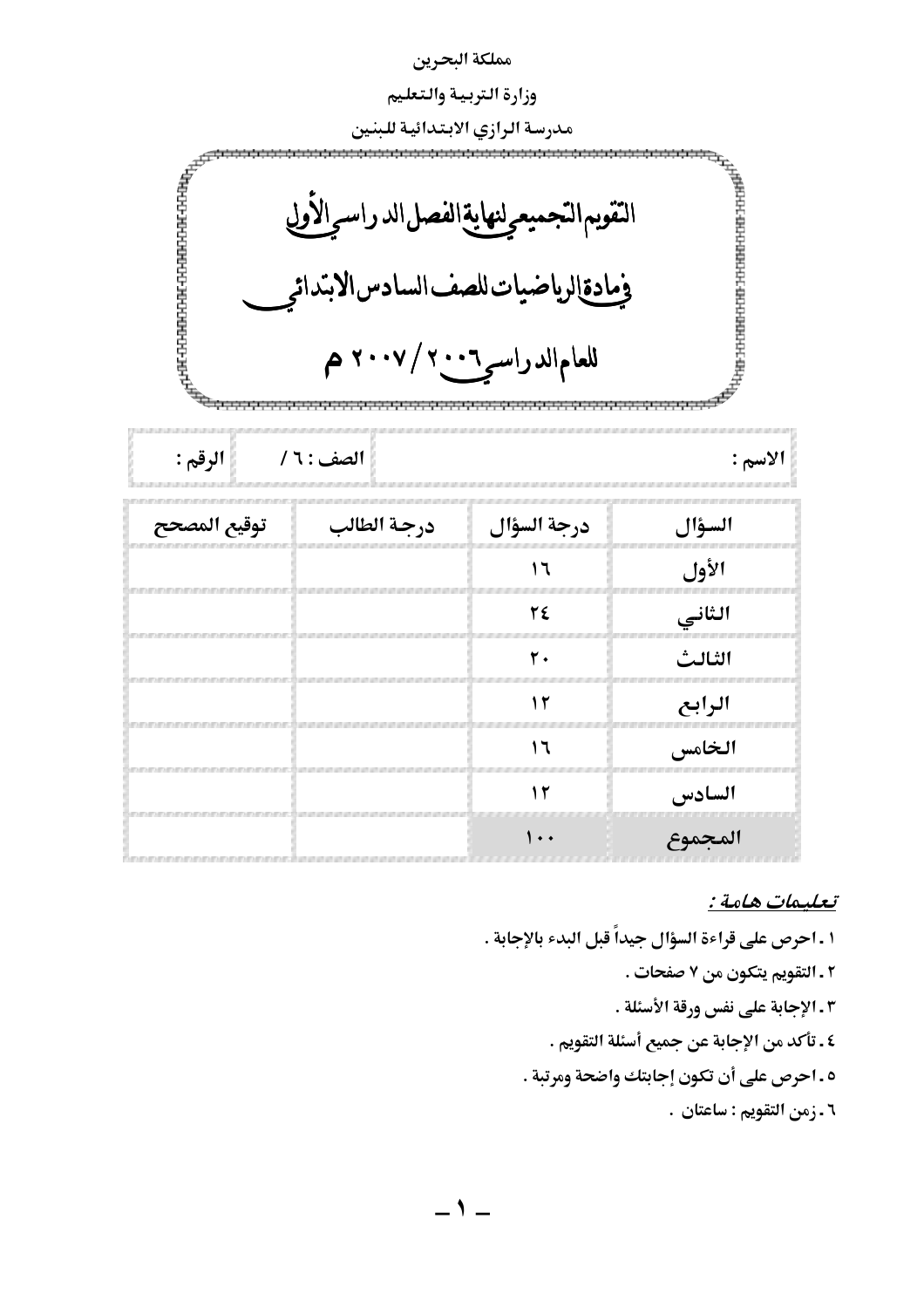

 $-7-$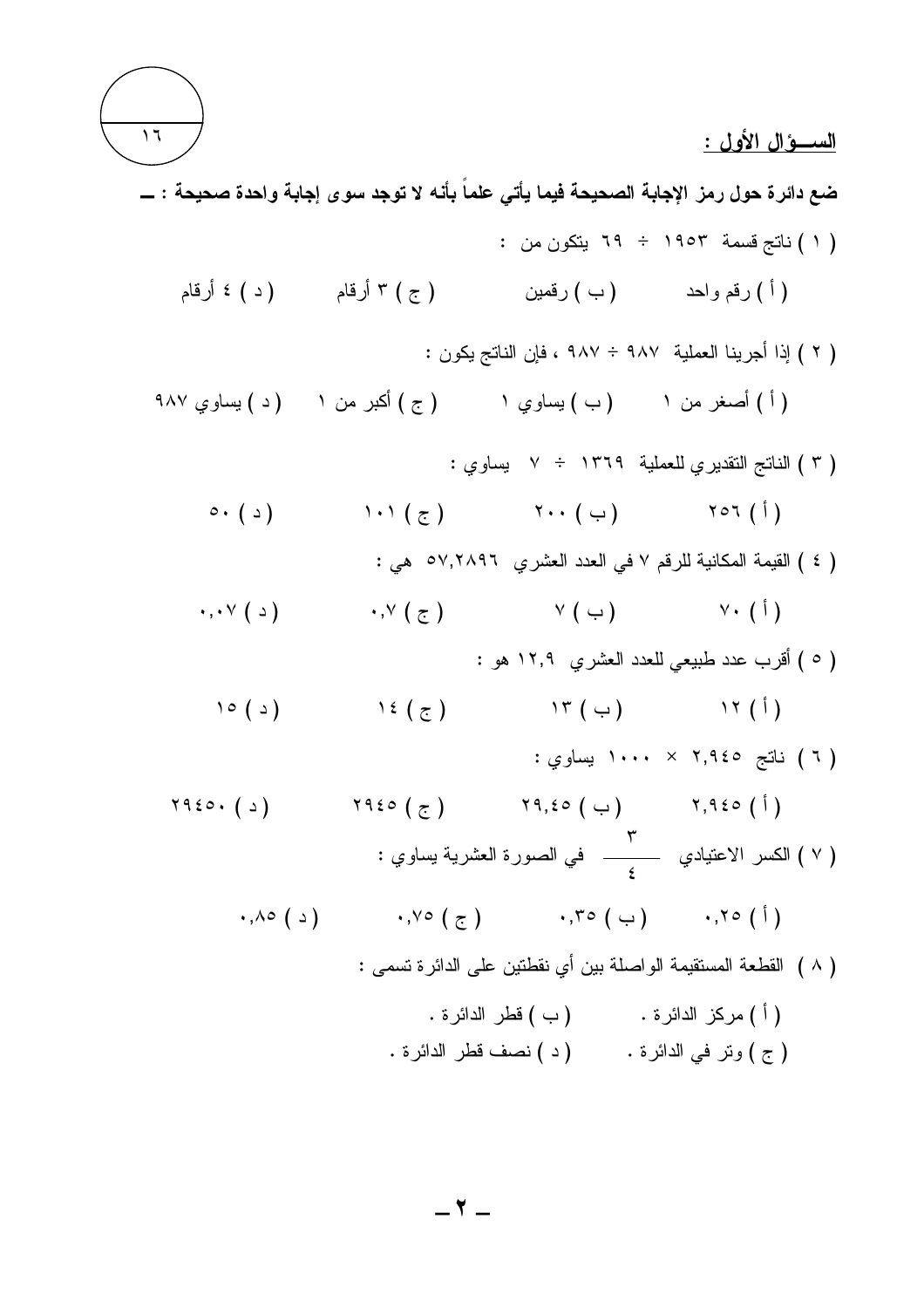<u>الســــوال الثــــانــــى:</u>



( ب ) ضع الرمز المناسب  $\,$  أو  $\,$  أو  $\,$  داخل المربع لتحصل على عبارات صحيحة فيما يأتي : ـــ



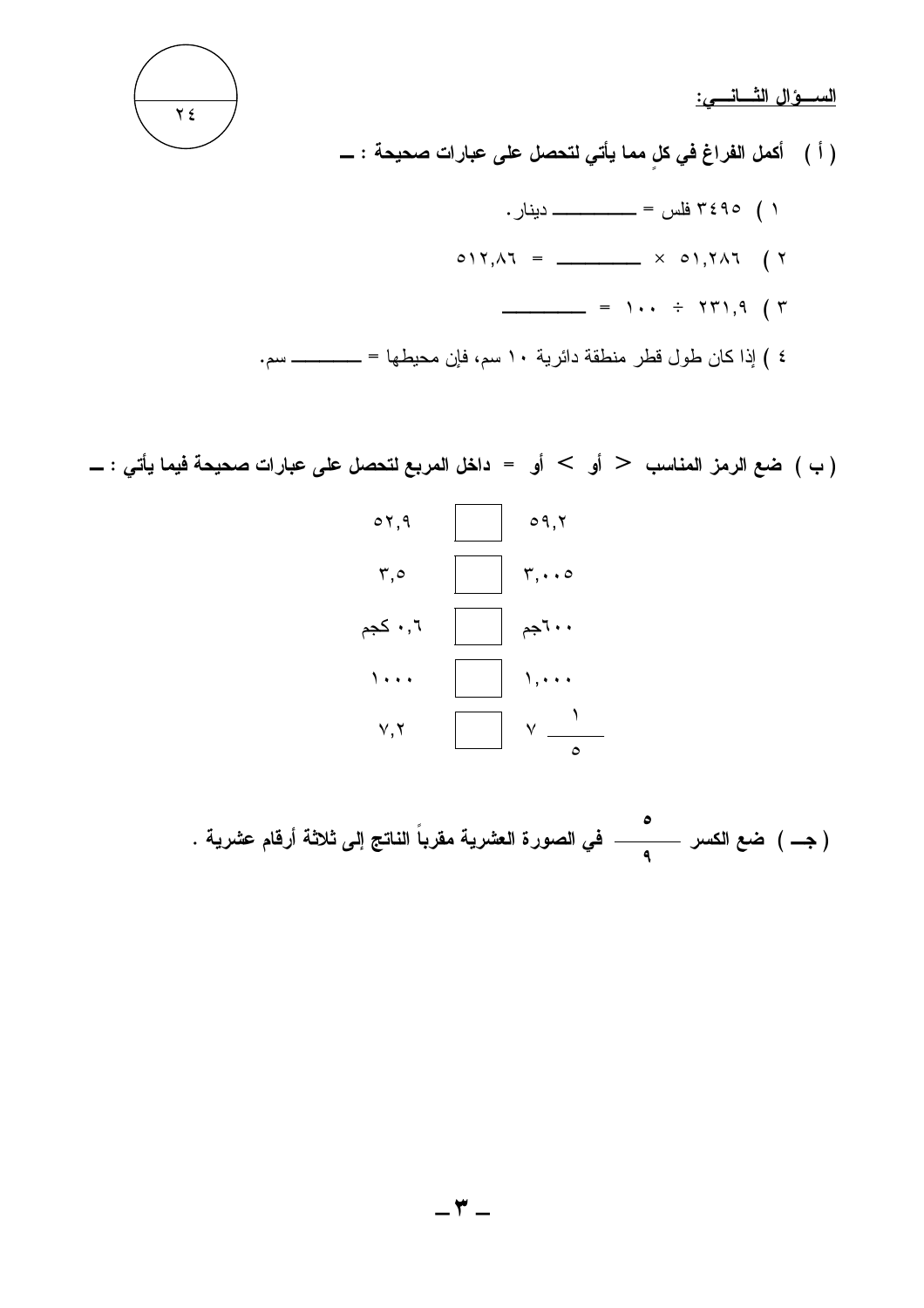

<u>الســــوَال النّـــالث:</u>

أوجد ناتج كلٍ مما يأتي : ـــ

- $=$   $\uparrow$  1,  $\uparrow$   $\uparrow$   $+$  19,  $\uparrow$   $\uparrow$   $(1)$
- =  $1 \cdot 1.04 190.57 (1)$

$$
= \quad \bullet \; , \forall \quad \times \quad \forall \; , \forall \; \epsilon \quad (\; \tau \; )
$$

 $= 7 \div 77,177 (2)$ 

 $= , . , . \cdot + , . , . 9$  (0)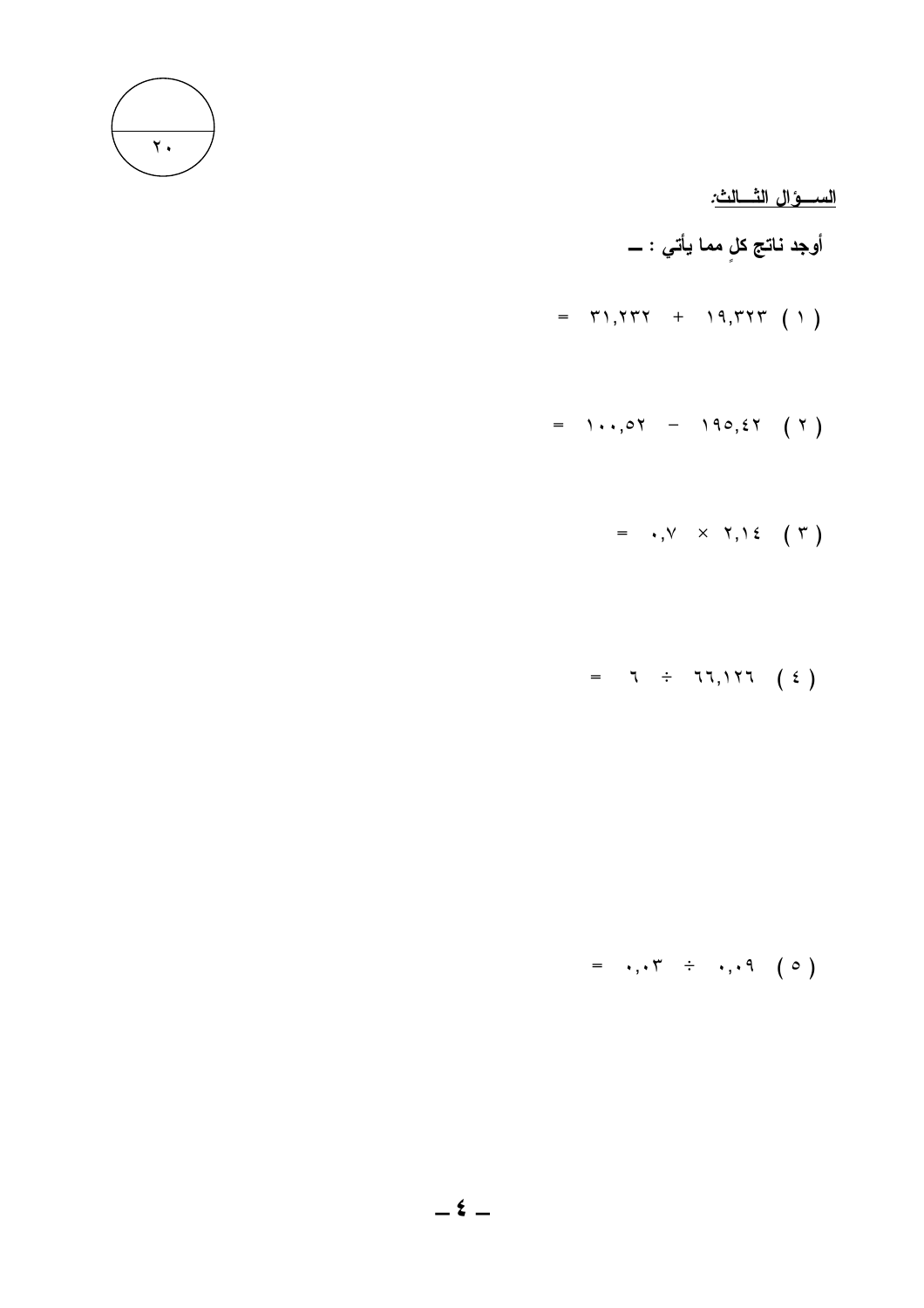

ا<u>لســــوَال الرابــــع</u>: حل المسائل التالية :

( أ ) في أحد المحلات اشترى أحمد قميصاً بمبلغ ٣,٦٠٠ دينار ، وحذاءً بمبلغ ٥,٧٥٠ دينار، فإذا أعطى البائع ورقةً نقديةً من فــــئة عشرة دنانير فكم ردَّ عليه البائع ؟

(ب ) يكفي لعمل قميص واحد قطعة من القماش طولها ٢٫٥ م ، فكم قميص يمكن عمله من قطعة قماش طولها ٤٧,٥ م ؟

( جـــ ) إذا كانت درجات الحرار ة في البحرين خلال الثلاثة أيام الماضية تراوحت بين ١٢° ، ( ° ، ١٨° ، أوجد متوسط درجات الحرارة ؟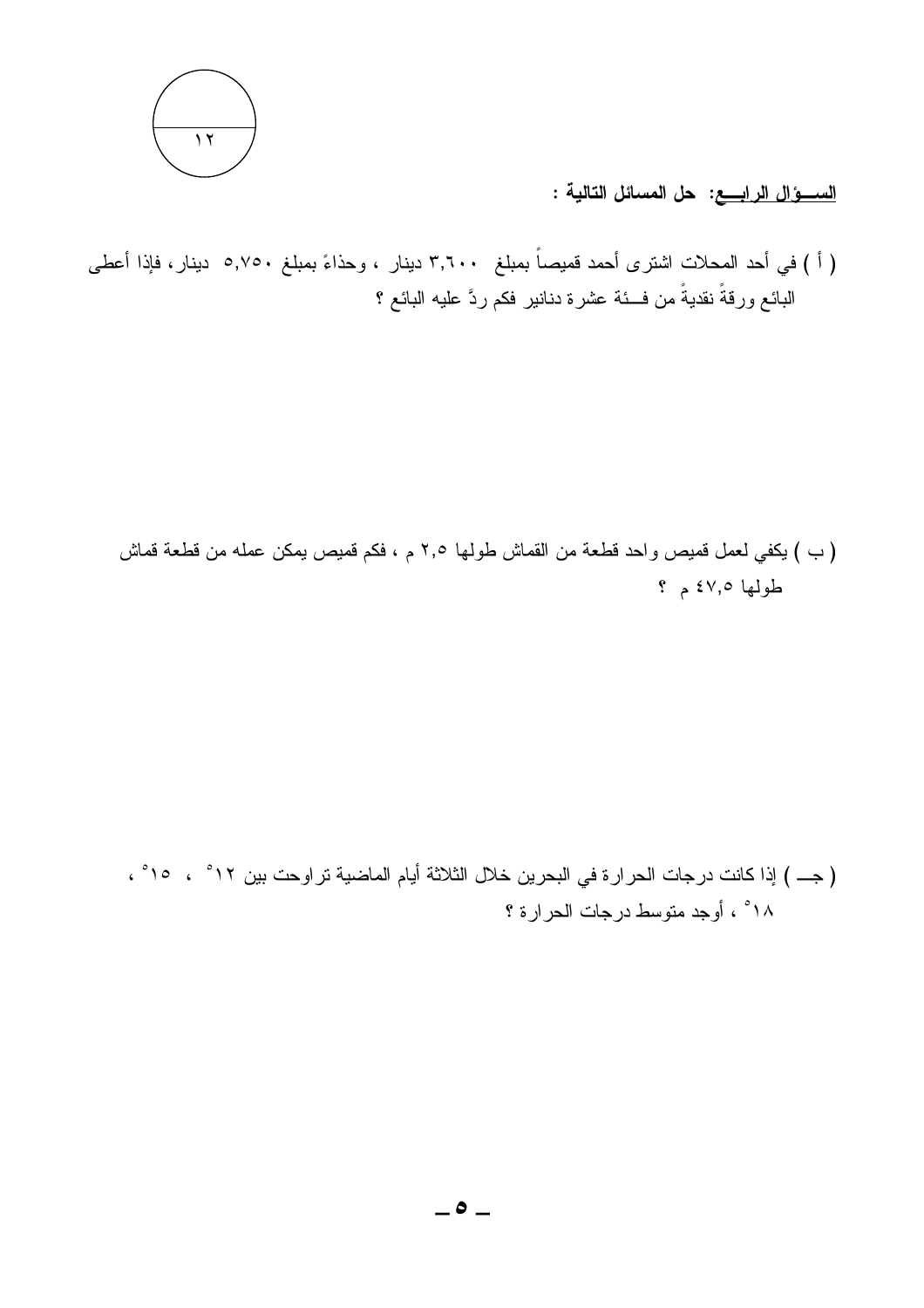

<u>الســـــوْال الخامــــس:</u>



( جـــ ) ارسم الدائرة هـــ التي طول نصف قطرها ٢,٥ سم .

( د ) ارسم المثلث أ ب جـــ أطوال أضلاعه ٥ سم ، ٤ سم ، ٥ سم ، <u>ثم بيِّن نوعه من حيث الزوايا .</u>